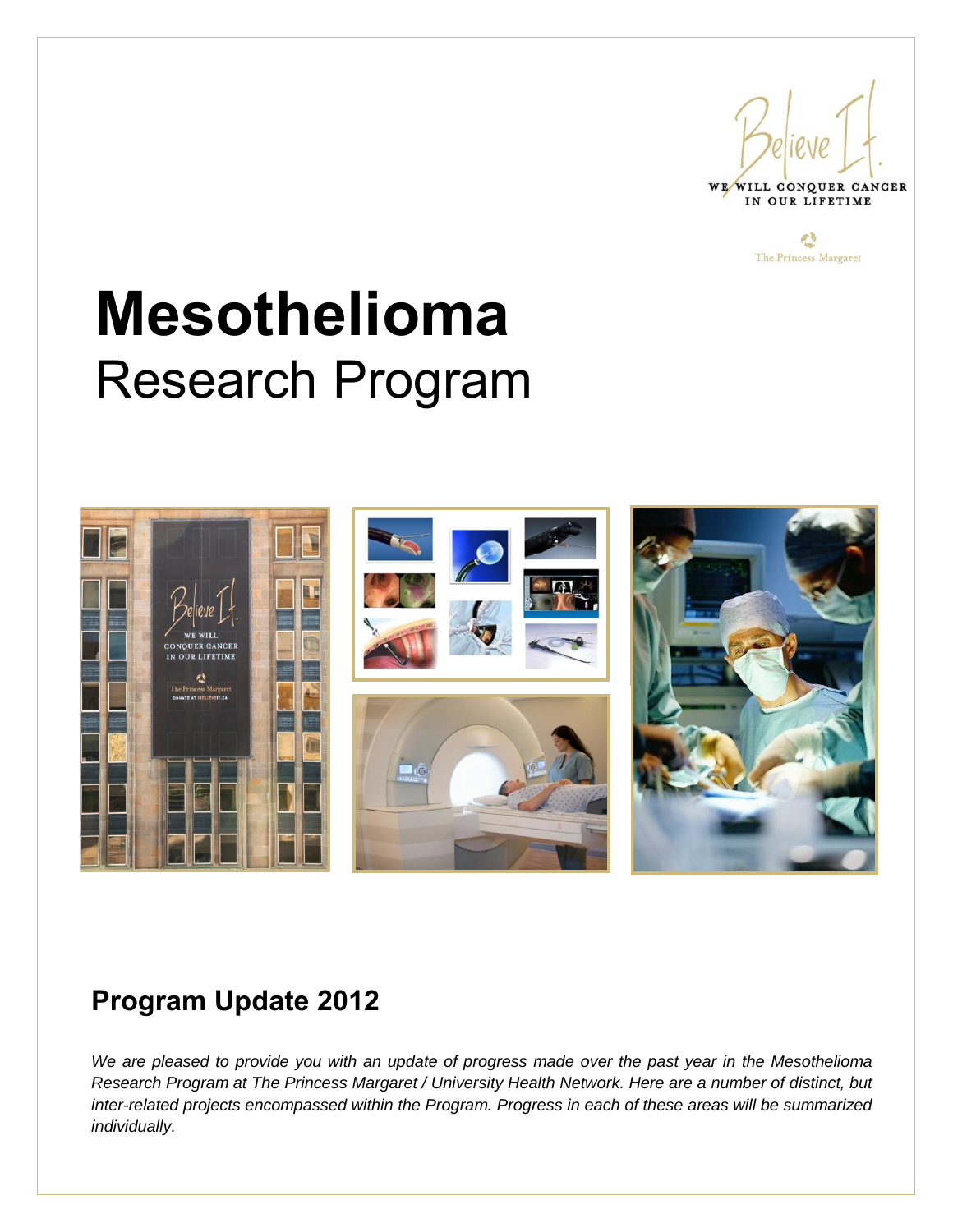Home to the premier lung and mesothelioma cancer program in Canada, University Health Network (UHN) and The Princess Margaret are global leaders in the treatment of advanced lung diseases.Through donor generosity, The Princess Margaret has become a global leader in mesothelioma research and treatment. Our researchers and surgeons have pioneered many world firsts, including the world's first single and double lung transplants and, most recently, the first Canadian use of robotic surgery for early stage lung cancer.

Mesothelioma is an important focus of the Division of Thoracic Surgery at UHN with leading edge research facility and infrastructure for early detection, rapid assessment, diagnosis and treatment of mesothelioma. The Mesothelioma Research Program, led by Dr. Marc de Perrot, is the only program of its kind in North America. We see more patients with this disease than any other centre in Canada. Last year, The Princess Margaret saw almost 50 per cent of the entire Canadian incidence of this cancer.



Six months ago, the rapid assessment clinic would see one new patient a month; today that number has grown to 4-5 new patients

per week. This growth indicates an increasing need for our work in communities all across Canada—work that has further reach beyond our borders.

Malignant Pleural Mesothelioma (MPM) is a rare form of cancer in the general population, but it is rather common among construction and industry workers who have been exposed to asbestos. MPM originates from the lining of the lungs (pleura), and is usually diagnosed quite late in advanced stages when treatment options are limited, and cure is no longer possible. However, if diagnosed early enough patients can benefit from treatment options and increased survival rates for this cancer.

What follows is an overview of the comprehensive approaches to diagnosing and treating Mesothelioma at The Princess Margaret:

## **Rapid Assessment and Management Program**



*Dr. Marc de Perrot* 

One of the primary goals of the Mesothelioma Research Team is to shorten the timeframe between diagnosis and treatment. Referral to a specialized centre can often be delayed by several months and the support is frequently not in place for the patients and their families.

At the University Health Network and The Princess Margaret, we have established a rapid assessment and diagnosis program where patients with pulmonary problems related to asbestos would be able to complete their assessment within one day in our centre. The goal is to provide a multidisciplinary team approach with physicians, surgeons, nurses, respiratory therapists, social workers, and researchers to improve efficiency in the prevention, diagnosis, support and management of asbestos related diseases. This program is accessible to all patients with lung problems and previous asbestos exposure

by direct referral from family doctors or occupational health clinics.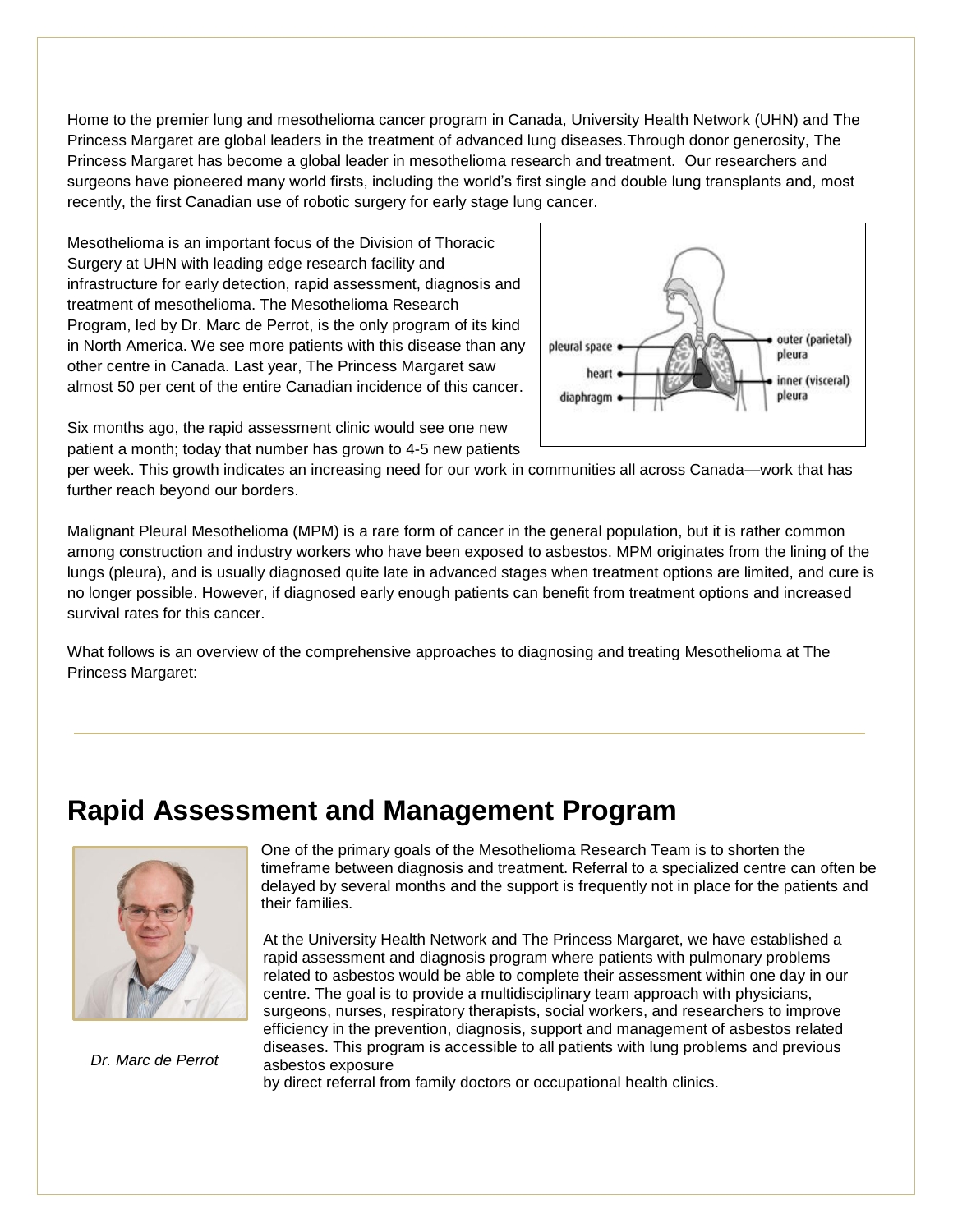## **Early Detection Program**



 *Dr. Demetris Patsios*



*Dr. George Dong*

The Princess Margaret is proud to be the only facility in North America conducting the Early Diagnosis of Mesothelioma and Lung Cancer in Prior Asbestos Workers using Low-Dose Computed Tomography (LDCT).

To date, we have screened over 1200 people and support is continuing to grow. Dr. Demetris Patsios, lead investigator, and Dr. George Dong are radiologists who are committed to detecting mesothelioma and lung cancer at an early stage. The aim is to screen people using LDCT of the

Low-Dose Computed Tomography



chest, who have no symptoms, enjoy good health and who have either a strong history of exposure to asbestos or x-ray evidence of asbestos exposure in the form of damage to the chest lining.

#### **Blood Test for Surveillance of Mesothelioma**



*Katrina Rey-McIntyre, Clinical Research Assistant*

Blood biomarkers can be used to help diagnose and follow various cancers. As a tumour develops, it sheds certain proteins that can be detected in the blood. Some protein levels are much higher in patients with mesothelioma compared to healthy individuals with asbestos exposure. Increased levels of proteins in healthy subjects may be a predicting factor that a mesothelioma specific tumour is developing or recurring.

This work involves drawing a small blood sample at the time of CT screening, and looking for the proteins that could indicate cancer. Combining these tumour markers with CT scans may provide an even earlier detection of Mesothelioma than CT scans alone. Early diagnosis means more effective treatment, giving those affected with mesothelioma a greater chance for a cure.



*Dr. Geoffrey Liu*

Drs. Ming Tsao and Geoffrey Liu, physicians and scientists at The Princess Margaret are currently investigating the proteins *soluble mesothelin related protein* and *osteopontin* in people who have a history of asbestos exposure. To date over 400 samples have been analyzed. This project also relies on Katrina Rey-McIntyre, the Clinical Research Assistant responsible for all blood samples collected from participants in the early screening program.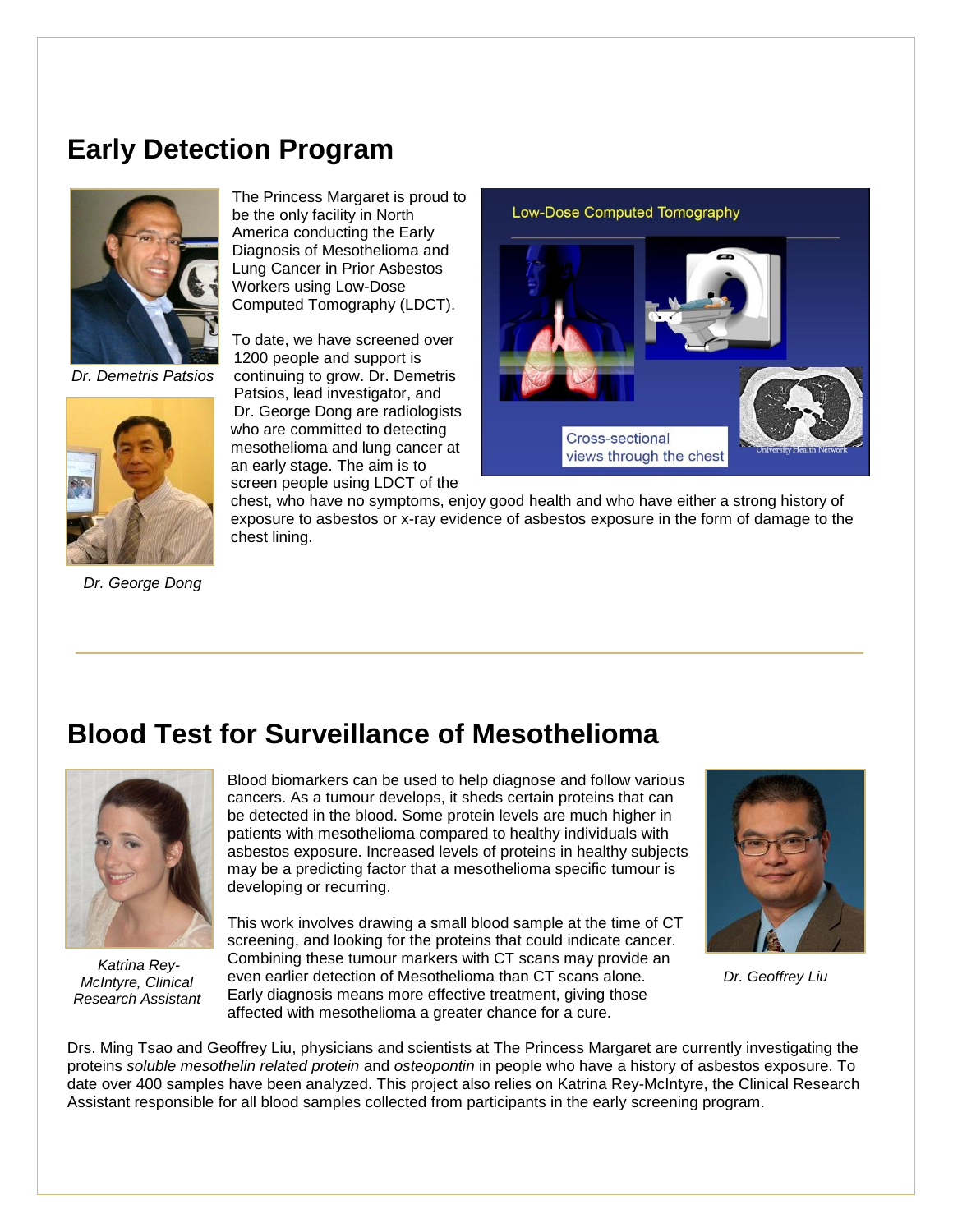## **Radiation Combined With Surgery – A World First**



*Dr. John Cho*

The Princess Margaret and Toronto General Hospital at the University Health Network are committed to finding a cure and always strive to improve clinical outcomes for this serious disease. One such approach is to combine radiation and surgery.

Drs. John Cho, Marc de Perrot and Ron Feld are conducting an on-going phase I/II mesothelioma study starting with an accelerated 1 week course of radiation followed by surgery the next week. This study is **a world first** and pinpoints the right amount of radiation that is safe to use for the patient. In addition to being safer, this treatment is also much shorter (around one month) compared to previous therapies that took 4-6 months. Eighteen patients have undertaken this trial since 2008, and most are still alive. This is a significant result for mesothelioma treatment. A second phase of this trial will include 25 patients and is set to begin shortly. Preliminary results were presented in April at this year's Mesothelioma & Thymoma Working Group meeting in Toronto to discuss expansion into a multi-institutional national and international study.

## **Personalized Immune Therapy**



There is growing interest and success in a very exciting and innovative approach using the body's own immune system to combat cancer. Dr. Marc de Perrot and collaborators Drs. Linh Nguyen and Pam Ohashi have been developing a new program that focuses on using the immune system to fight Malignant Pleural Mesothelioma. Some cells of the immune system called white blood cells, have the ability to kill cancer cells. A population of white blood cells known as T cells, can be grown in the laboratory from the patients' tumours. In this way, a large number of T cells can be made and then implanted back into the patient to fight the disease.

*Dr. Pam Ohashi*

Recent tests have shown that 50% of patients with melanoma have responded to this approach, and tests for mesothelioma patients will begin in January. This type of treatment is an especially effective treatment for older patients who may not be able to undergo invasive surgery, and is less toxic than standard treatment. It is a personalized therapy that provides

patients with a better quality of life.

## **Chemo-Immunotherapy**



*Dr. Licun Wu Research Associate*

The overall aim of this study is to improve the outcome of mesothelioma by combining chemotherapy with immunotherapy. Although first line chemotherapy using the drugs Cisplatin and Alimta could prolong survival compared with Cisplatin alone, the effect is limited. Cancer cells tend to repopulate during the breaks between chemotherapy treatments. Evidence has shown that the rate of repopulation of surviving cancer cells accelerates over time, so better approaches to stop this process need to be developed.

The function of immune system relies on balance of immune suppression and enhancement. Overwhelming immunosuppresion would result in tumour or infection; on the contrary, strong immune enhancement would cause autoimmune diseases. Suppression of the immune system is quite common in areas where cancer develops. Researcher Dr. Licun Wu is attempting to improve the results of chemotherapy by enhancing the immune system to fight cancer cells. Our previous studies have demonstrated that depleting regulatory T cells can impact cancer microenvironment when combined with chemotherapy. This depletion between cycles of

chemotherapy could improve the outcome of chemotherapy in our models. More strikingly, blocking a protein receptor called CTLA-4 during the intervals of chemotherapy has resulted in tumour growth delay and longer survival of tumourbearing mice. We expect that this CTLA-4 blockade could be translated into clinical trials for mesothelioma in the near future.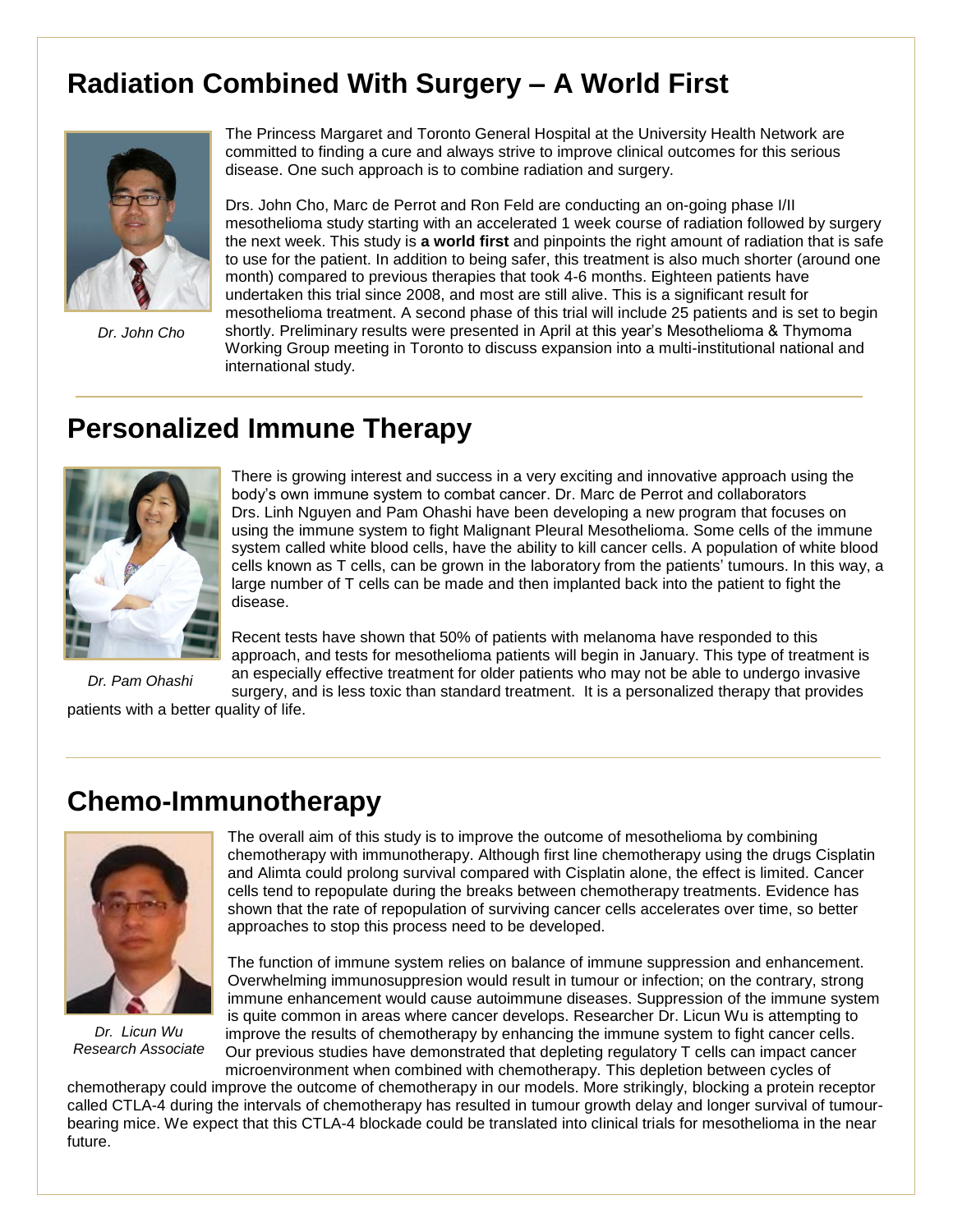## **Ongoing Treatment Studies**



Every person diagnosed with mesothelioma should undergo a thorough investigation and be offered appropriate treatment. Depending on the extent of disease and the general health of the patient, this treatment can vary from an aggressive attempt to cure to a means of controlling symptoms and making the person comfortable. The Tri-modality Study, a combination of chemotherapy, surgery and radiation for patients with early stage mesothelioma continues at Princess Margaret Hospital.

#### **Success Story**

*Dr. Ron Feld*

In the year 2000, this patient was a 21 year old university student who was unfortunately diagnosed with Mesothelioma of the left chest. He was treated using a Trimodality

approach: induction chemotherapy followed by a surgical procedure to remove part of the lung lining (the pleura), part of the pericardium (the lining of the heart), part of the diaphragm (the muscle that separates the chest and abdomen), and the diseased lung. The third part of this approach is radiation therapy. This approach worked. He recovered well from this extensive surgery and it is now 12 years since his treatment. He is a University of Toronto graduate and is doing extremely well. His CT scan shows no evidence of recurrence in the chest or abdomen.



## **Peritoneal Mesothelioma**

While mesothelioma often affects the lining of the chest cavity (pleural mesothelioma), it can also affect the lining of the abdominal cavity, a condition known as malignant peritoneal mesothelioma. Dr. Andrea McCart, a surgeon-scientist, has opened a new surgical program to provide surgery in combination with intraperitoneal (injected into the body cavity) chemotherapy for eligible patients. This is an important improvement as patients with malignant peritoneal mesothelioma previously had to receive this treatment in the USA.



*Dr. Andrea McCart*

In her laboratory, Dr. McCart is developing oncolytic viruses (viruses which specifically infect and kill cancer cells) as a treatment for peritoneal cancers, including peritoneal mesothelioma. Because peritoneal mesothelioma is often caught too late, it is impossible to safely remove all of it by surgery alone. Dr. McCart hopes that after performing surgery to remove the majority of the cancer, the virus will target the remaining cancer cells and prevent recurrences of this devastating problem.

# **Interventional Thoracic Surgery Suite**



A new Interventional Thoracic Surgery Program was established under Dr. Kazuhiro Yasufuku, highlighted by the opening of a state-of the-art Interventional Thoracic Surgery Suite at the Toronto General Hospital in July 2010. This Suite, **the first of its kind in North America**, is a hybrid endoscopy/surgical suite capable of general anesthetic equipped with high-end technology to look inside the body. The Suite provides leading-edge procedures such as diagnostic bronchoscopy (the visual examination of the lungs and air passages) airway stenting (tube-shaped devices that are inserted into an airway), photodynamic therapy (a treatment that uses light to kill cancer), VATS pleuroscopy (examining the space between the 2 layers of tissue that line the lungs), and management of pleural effusion (a buildup of fluid between the layers of tissue that line the lungs and chest cavity).

*Dr. Kazu Yasufuku*

The Suite is integrated with our existing intervention programs: minimally and ultra-minimally invasive surgery, image guided therapeutics and basic research. It also helps fast track patients referred to the Mesothelioma program by performing diagnostic and therapeutic procedures in a minimally invasive way as a day procedure.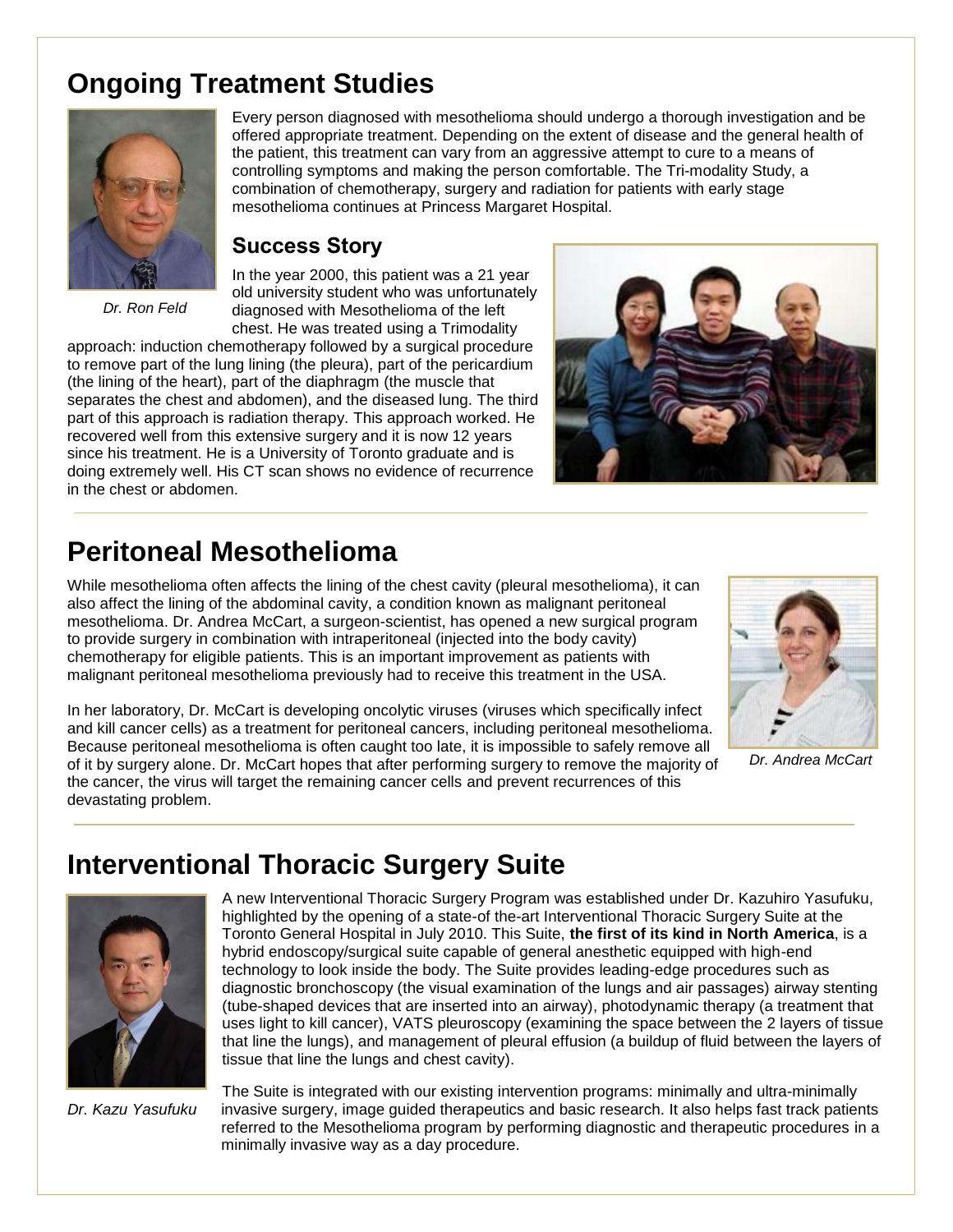## **National Recognition for Dr. Ming-Sound Tsao**



*Dr. Ming-Sound Tsao speaking at the Canadian Cancer Society Awards for Excellence*

On June 18<sup>th</sup>, Dr. Ming-Sound Tsao was honoured with the prestigious O. Harold Warwick Award from the Canadian Cancer Society for Excellence in Cancer Research at The Princess Margaret Hospital.

The O.Harold Warwick Award is named after one of Canada's early cancer researchers and is awarded to a scientist whose research has had a major impact on controlling cancer in Canada.

Dr. Tsao is recognized globally as a leading lung cancer molecular pathologist. He has published close to 300 scientific papers in highly ranked peer-reviewed journals, including *The New England Journal of Medicine* and *Nature*. Dr. Tsao has been a generous contributor to the peer-review system in Canada, and is an outstanding teacher and mentor, dedicated to training the next generation of pathologists and clinicians in molecular and translational research.

## **Media Attention for Mesothelioma Patients at PMH**



Recently there has been a lot of media attention about asbestos. Why? Mesothelioma, lung cancer, interstitial lung disease and asbestosis remain major health problems in Canada. These diseases are known to potentially be related to previous asbestos exposure and the number of people affected is rapidly increasing. The damaging effects of asbestos in the workplace will be with us for decades.

Every week members of building trades, prior asbestos workers, and their family members with known secondhand exposure, from all over Ontario come to The Princess Margaret to participate in the Early Detection Program. Mesothelioma can take 20 - 50 years to develop. Symptoms are subtle and non-specific. Every year we are seeing an increase of people being diagnosed. If detected early, patients can

benefit from treatment options and increased survival rates for this cancer.

The Mesothelioma Program and the Early Detection Program at The Princess Margaret have been recently showcased on CBC's The National, and Dr. Marc de Perrot is interviewed.

*To watch the 'Asbestos Screening Fears' video please visit:*  **[http://www.cbc.ca/video/#/Shows/The\\_National/Health/1274854987/ID=2213512052](http://www.cbc.ca/video/#/Shows/The_National/Health/1274854987/ID=2213512052)**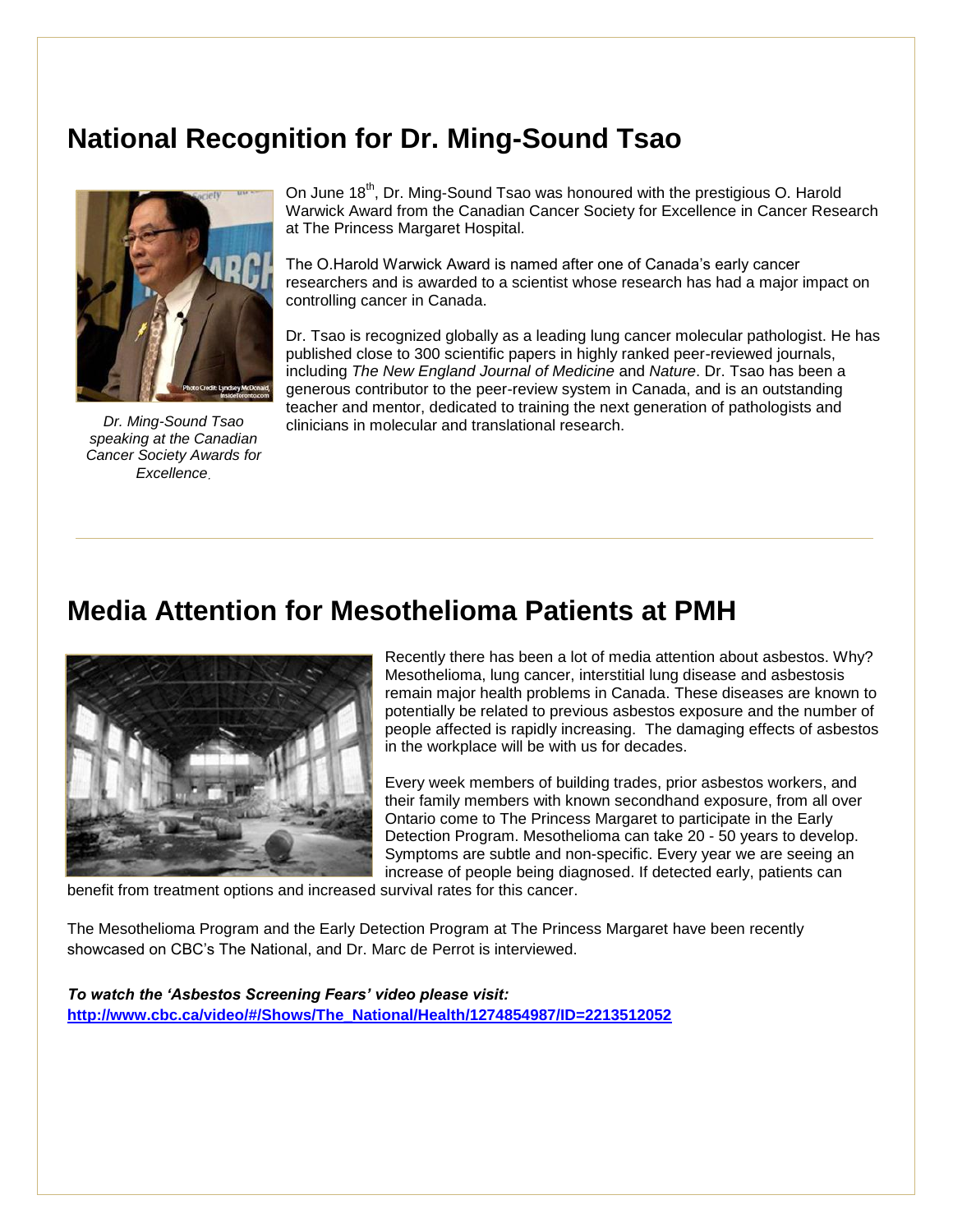## **To Participate in the Mesothelioma Research Program**



*Brenda O'Sullivan, Clinical Research Manager*

**The Early Detection Project** continues to actively recruit individuals from high risk occupations. In order to qualify for the study, individuals must have been exposed to asbestos at least 20 years ago, and/or have pleural plaques on Chest X-Rays, be 30 years of age or older and in general good health with no history of prior cancers. For further information or to schedule an appointment contact: 416-340-5686 or brenda.osullivan@uhn.on.ca.

**The Rapid Assessment and Management Program** continues to accept referrals. In the last year the clinic has more than doubled in referred patients with asbestos related lung diseases. For further information on this program contact: 416-340-5686 or a referral can be faxed to 416-340-4964.

Hundreds of Canadians each year are diagnosed with Mesothelioma. This disease has few treatment options. We rely on partners like you to give our patients and their families hope.

Your donations are supporting further development of pioneering approaches to mesothelioma treatment, and will enhance and expand the Mesothelioma Research Program at The Princess Margaret. Your commitment will also help us invest in training thoracic surgeons, radiologist, clinicians and researchers for future generations.

Together, we can make a global impact on mesothelioma, increasing the quality of life through early diagnosis and novel therapeutics. You will be helping transform cancer care in Ontario, Canada and the world. The end result is more mesothelioma patients living longer and healthier lives.

Thank you for recognizing the crucial need for continued research and treatment in mesothelioma.

#### **Support for the Mesothelioma Research Program Provided by:**

- Asbestos Workers Local 110
- **Building and Construction Trades Council of Ontario**
- Canadian Mesothelioma Foundation
- Geo. A. Kelson Company Limited
- **Imperial Oil Foundation**
- **International Association of Heat and Frost Insulators** and Asbestos Workers Local 95 of Ontario
- International Association of Heat and Frost Insulators and Asbestos Workers (U.S.)
- **International Brotherhood of Boilermakers Local 128**
- I.U.O.E. Local 793
- **Exercise Legacy Foundation**
- Master Insulators Association of Ontario
- Mechanical Contractors Association Toronto
- Mechanical Industry Advisory Committee (MIAC)
- **Motley Rice LLC**
- Ontario Pipe Trades Council
- Ontario Sheet Metal Workers and Roofers Conference Inc.
- **Sarnia Occupational Health Clinic for Ontario Workers**
- United Association of Journeymen & Apprentices Local 67
- United Association of Plumbing and Pipe Fitting Local 46
- Many others